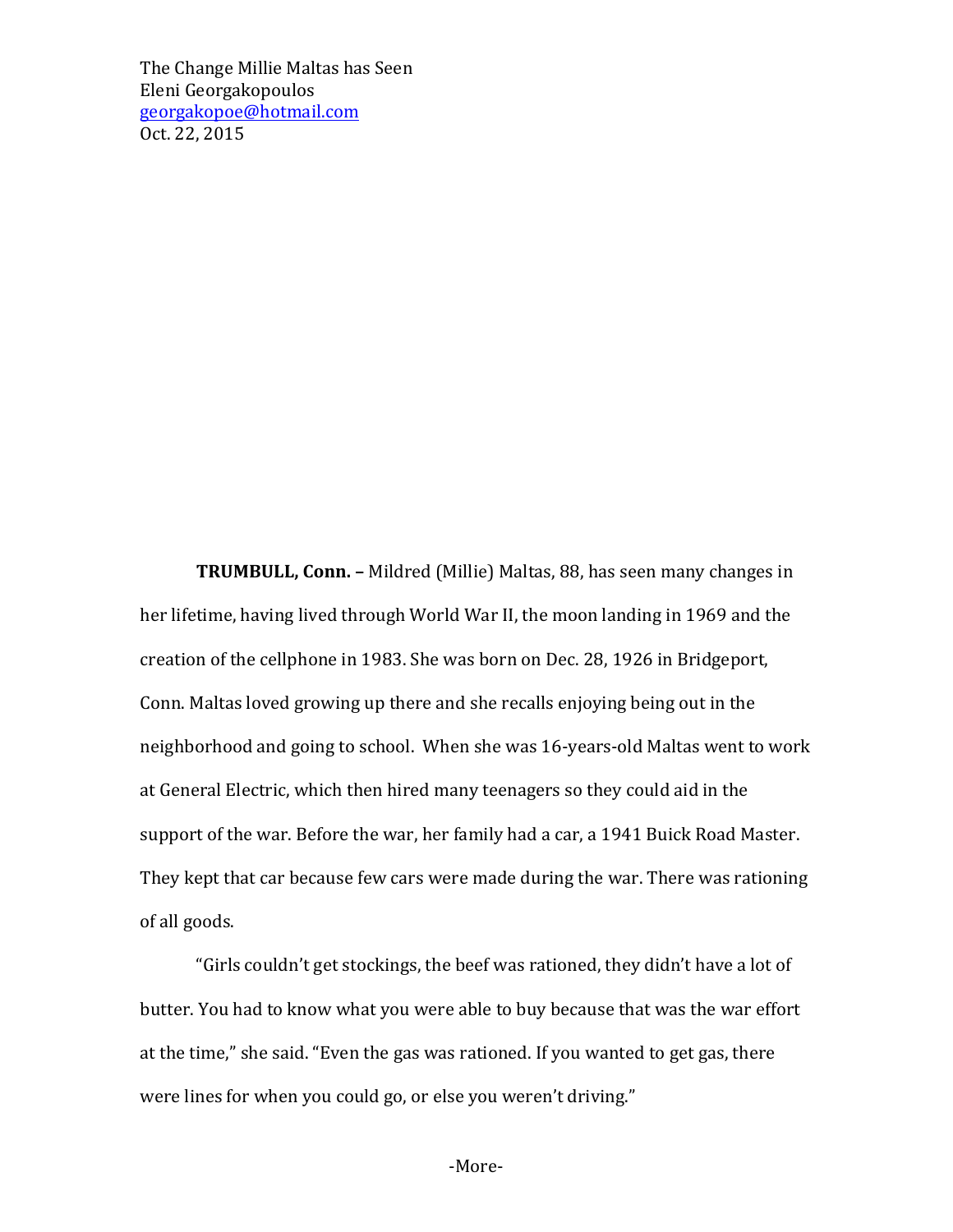When WWII ended in 1945, Maltas said that all of a sudden high technology came in and that was the biggest change that she has seen within her lifetime.

"The phones that we had were like party phones; we had to share with other families. You couldn't call on the telephone if somebody was on it already. You had to wait 'till they got off," she said. "But then eventually everyone got their own private phone."

She said her father wouldn't know how to react now that there are cordless phones and cellphones. Maltas said he was surprised with all the technology as it was coming out.

"He was shocked when television came into homes," she said. "All of this was totally new."

Maltas said when she was a kid they didn't have washing machines, and all of a sudden people had them and refrigerators. There were also changes in travelling because of technology, like airplanes Maltas said.

"People started to earn more money so they could travel by air. That was something. And now you talk to anybody and everybody takes a vacation it seems and they're flying all around the world, which is something we didn't do when I was a kid."

Maltas added that the technological changes became more recognized after the United States went to the moon. She said that the flight and landing on the moon not only shocked many people but, showed them that the world is changing and advancing.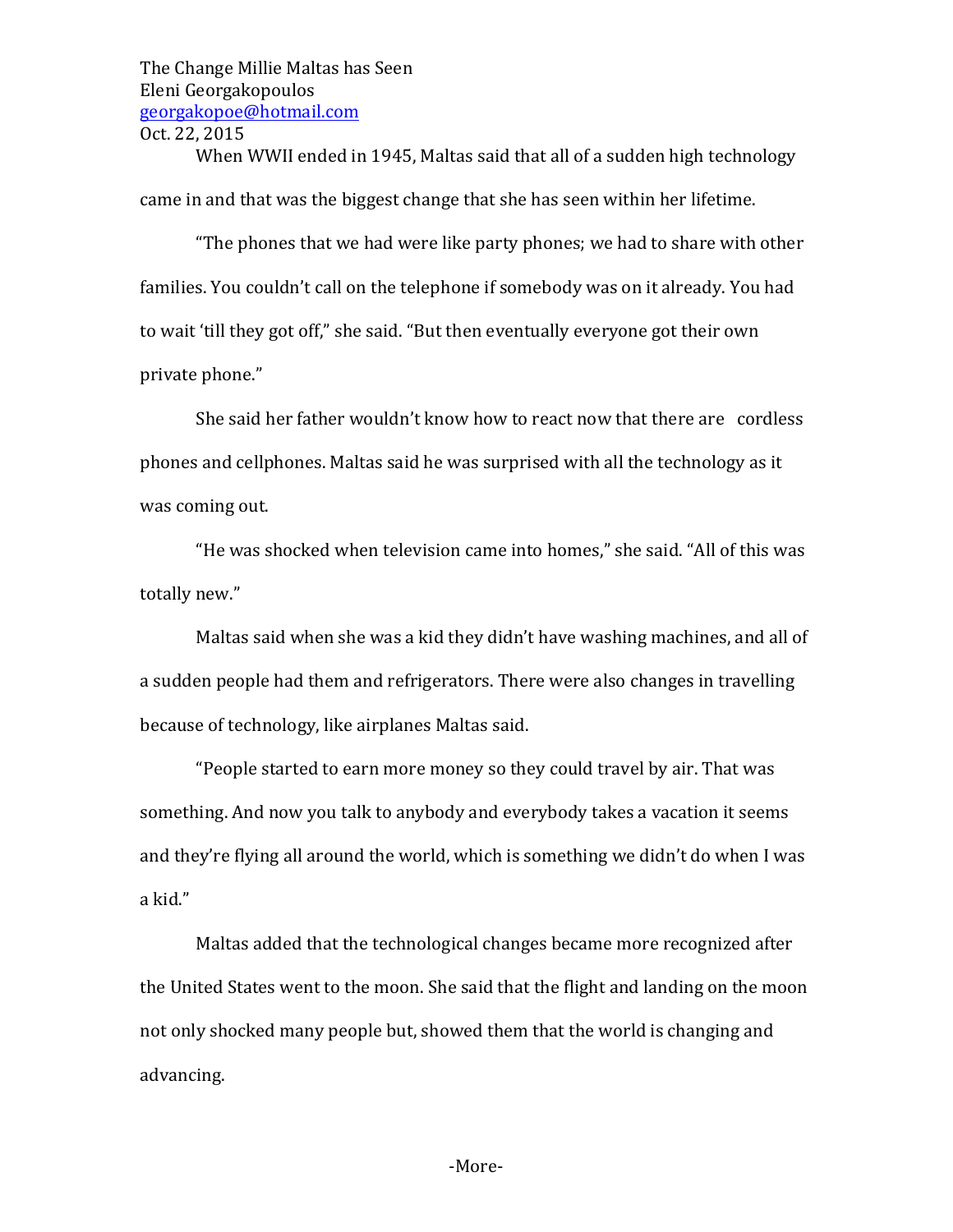Maltas has also seen a change in the youth and how kids act nowadays. When she was a teenager she would go to the movies with her friends once or twice a week, which would cost her around only a quarter. When she was around 20 she began to go to the Ritz Ballroom on Saturdays and Sundays.

"We danced what they called the jitterbug," she said. "We were Bobby Socksers, we had the skirts and the ankle bobby socks and the shoes."

Maltas went out on the weekends with her cousins to the Ritz but in the summer they would go to Pleasure Beach Ballroom. According to bportlibrary.org, Pleasure Beach Ballroom was a huge attraction for the young people.

The Maple Dancing Pavilion became the biggest attraction, featuring the largest ballroom in New England, said the site.

She mentioned entertainers like, Tommy Dorsey, Jimmy Dorsey, Frank Sinatra, Benny Goodman and Guy Lombardo. She met her husband at the Ritz Ballroom. He had just come back from the Navy, which is why many girls went to the dances with no dates so they could meet the servicemen. She then married her husband at the age of 21 and had 3 children. Maltas said now kids like her grandchildren have an advantage in this world.

"It seems in the United States we work, we work hard and we try to progress and make life easier for ourselves and our children and grandchildren," she said.

Maltas said that her grandkids can go home and the fridge is full of food, and they have fruits and snacks all the time. Back in her day, they didn't have that. They weren't poor but they had to live within their means. Maltas said more kids now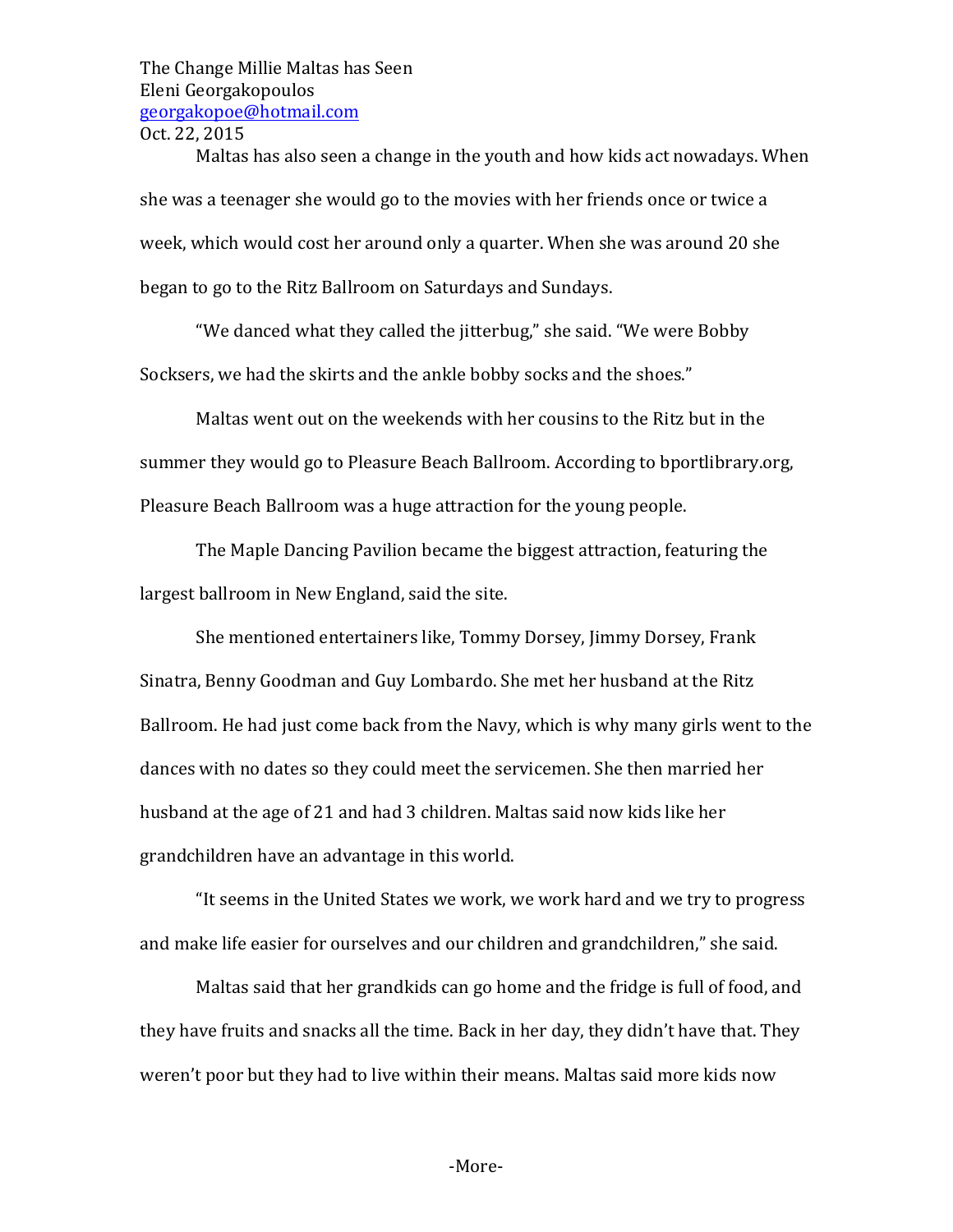have the opportunity to go to college and get a degree because their parents and grandparents worked hard. Maltas' father was born in Czechoslovakia and came to this country knowing very little English. She says that if her father didn't work hard to be able to support his family she wouldn't know if her life would be what it was. Working hard was a huge aspect back then, Maltas says, if you weren't working and making money, you couldn't survive. She is grateful for her parents and all that they've done for her. When she and her husband were looking for a house in Trumbull to get out of Bridgeport, her parents gave her \$5,000. Maltas took that money and bought the house that she lives in today. She has been there for nearly 56 years and is now living on her own.

She said the most important thing that she wants people to remember about her was that she is a good individual, a person that cares about other people.

"I would like to think that I was a good daughter, which brings tears to my eyes because I do miss my parents," she said as her voice began to crack. "I would also like them to know that I was a good wife and mother. I wish the best for everybody."

Being 88 she says she is concerned about the future of her children and grandchildren but knows there is little she can do.

Mildred Maltas knows that the changes she has seen in technology are steps in the right direction.

"Changes that happened, there's a lot and with that it makes life easier, but by the same token we live in a fast world in the United States."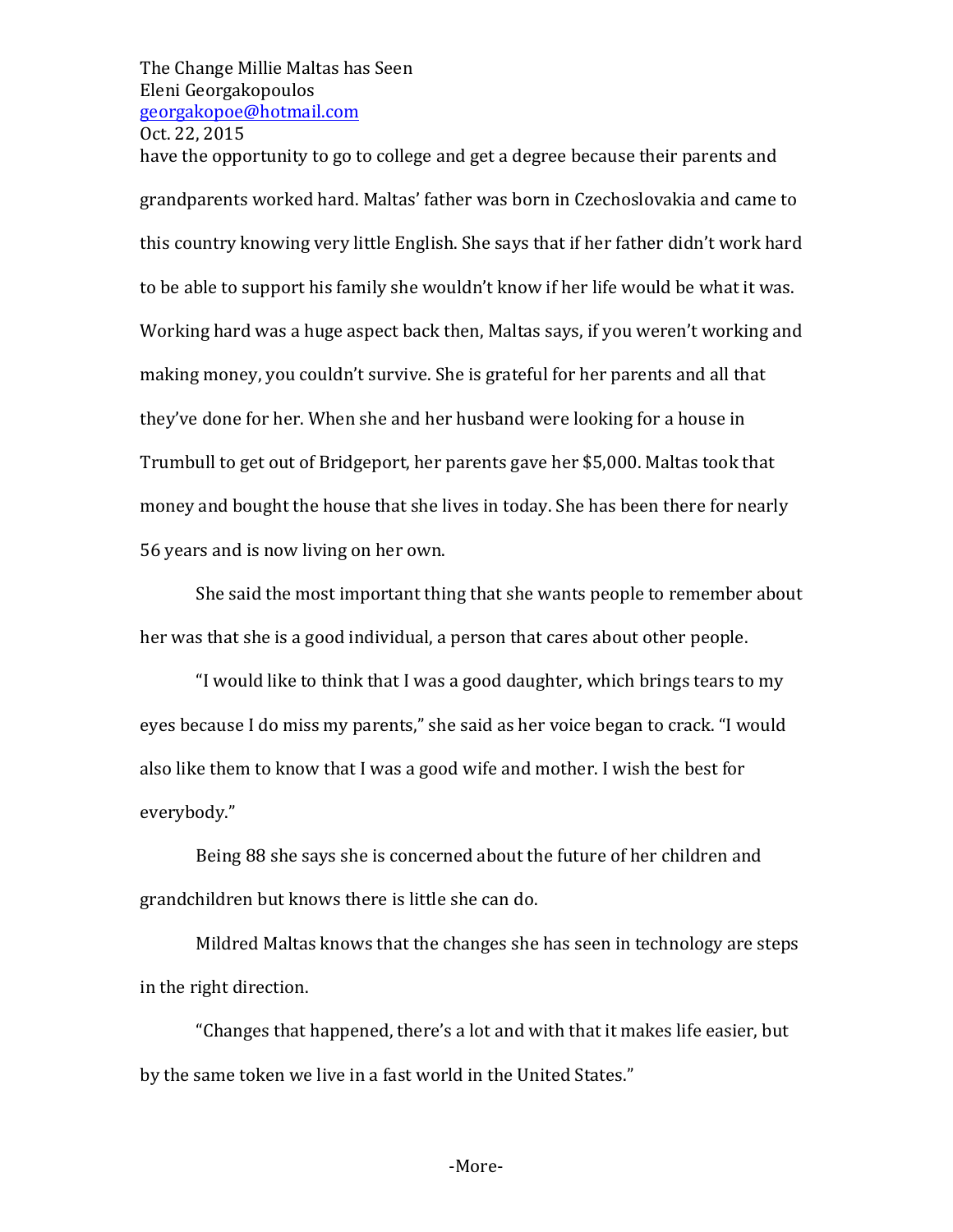The Change Millie Maltas has Seen Eleni Georgakopoulos georgakopoe@hotmail.com Oct. 22, 2015 She sees this technology not only affecting the everyday life but it has changed the

family dynamic as well as children in general. She knows that what she has seen is

only the beginning of what is to come.